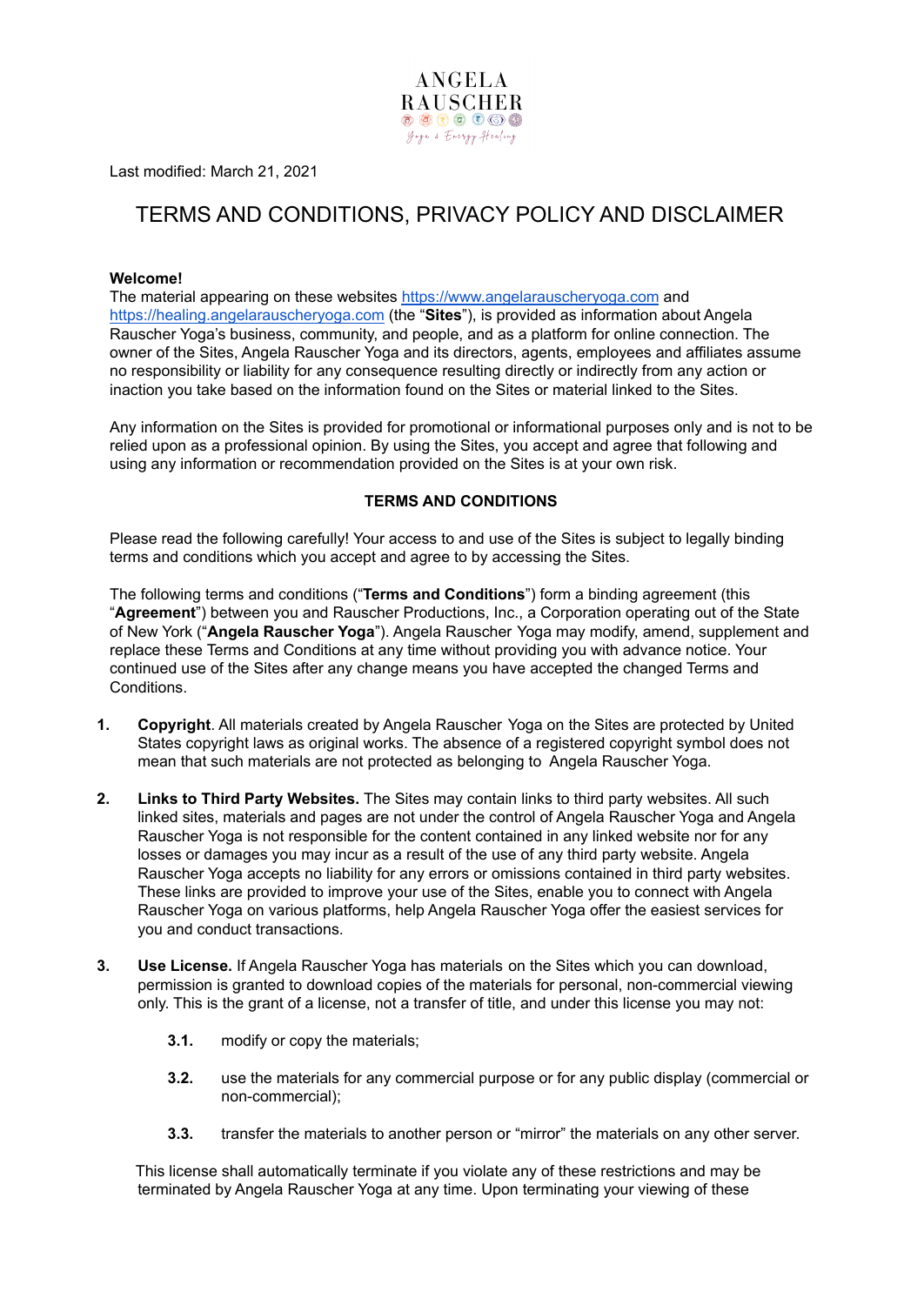

materials or upon the termination of this license, you must destroy any downloaded materials in your possession, whether in electronic or printed format.

- **4. Refunds.** Our refund policy for any of the services or products sold on the Sites is as follows. For higher ticket events, including teacher trainings and retreats, deposits are non-refundable. Partial refunds are available up to 60 days prior to the event.
- **5. Disclaimer.** Our goal is to share information in an informative, open, and honest way. That being said, any information and services provided on or through the Sites is for informational and educational purposes only. What we share is the opinion and perspective of Angela Rauscher Yoga. The information and education is not intended or implied to supplement or replace professional advice. Before taking any action, please make sure you consult with a professional.
- **6. No Guarantees**. We make **no guarantees** about any particular results or benefits that you'll get from our Sites, our products or services. We will do everything to give you the tools to succeed, but we make no guarantees. We cannot be any more clear about this: we make no promises regarding results and make no guarantees whatsoever.
- **7. Sites Terms of Use Modifications.** Angela Rauscher Yoga may revise these Terms and Conditions for its Sites at any time without notice. By continuing to use the Sites after Angela Rauscher Yoga modifies this Agreement, you are agreeing to be bound by the updated version of this Agreement.
- **8. Limitation of Liability.** In no event shall Angela Rauscher Yoga or its affiliates be liable for any damages (including, without limitation, damages for loss of data or profit, or due to business interruption) arising out of the use or inability to view or use the materials or content on the Sites, even if Angela Rauscher Yoga has been notified orally or in writing of the possibility of such damage.
- **9. Governing Law.** Any claim relating to Angela Rauscher Yoga's Sites shall be governed by the laws of the State of New York without regard to its conflict of law provisions.
- **10. Indemnity.** As a condition of your use of the Sites, you indemnify Angela Rauscher Yoga and its directors and affiliates from and against any and all liabilities, expenses (including legal fees) and damages arising out of claims resulting or arising from your use of the Sites.
- **11. Entire Agreement.** These Terms and Conditions and any other legal notices, policies and guidelines of Angela Rauscher Yoga linked to these Terms and Conditions or contained on the Sites constitute the entire agreement between you and Angela Rauscher Yoga relating to your use of the Sites and supersede any prior understandings or agreements (whether oral or written), claims, representations, and understandings of the parties regarding such subject matter. This Agreement may not be amended or modified except by Angela Rauscher Yoga. If for any reason a court of competent jurisdiction finds any provision or portion of these Terms and Conditions to be unenforceable, that portion or provision shall be enforced to the maximum extent permissible so as to effectuate the intent of the parties as reflected by that provision, and the remainder of these Terms and Conditions shall continue in full force and effect. Failure by Angela Rauscher Yoga to enforce or exercise any provision of these Terms and Conditions shall not constitute a waiver of that right. Paragraph headings are for reference only.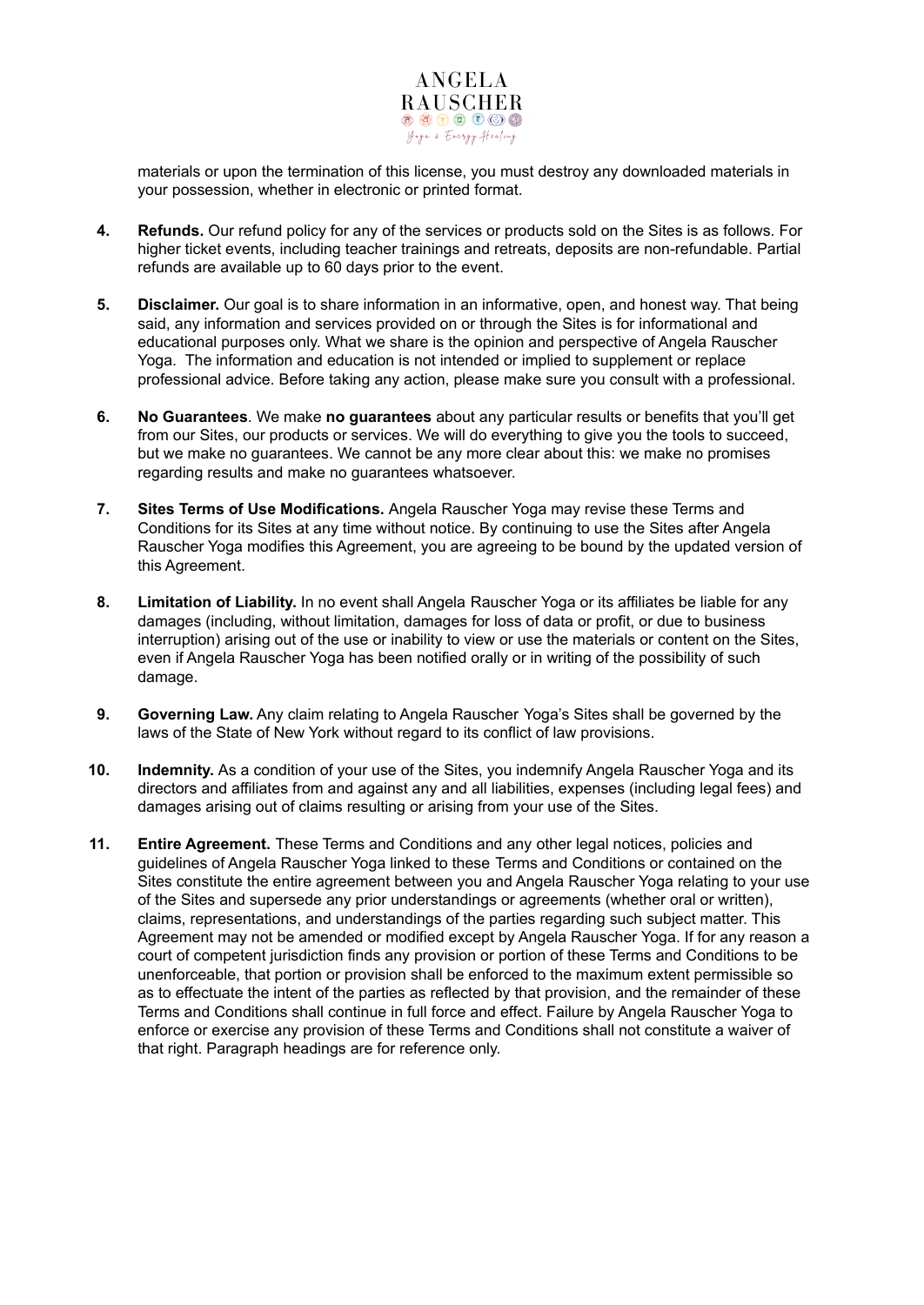

# **PRIVACY POLICY**

Angela Rauscher Yoga understands how important your privacy is. This privacy policy (the "**Privacy Policy**") sets out the privacy policies and practices for Rauscher Productions, Inc. and its subsidiaries and affiliates (collectively, " **Angela Rauscher Yoga**") with respect to how Angela Rauscher Yoga collects your personal information. It also describes how Angela Rauscher Yoga maintains, uses, and discloses personal information. This Privacy Policy applies to information collected from you by Angela Rauscher Yoga via the Sites. This Privacy Policy also sets out how you can access certain information that Angela Rauscher Yoga may collect about you.

In this Privacy Policy, personal information means information about an individual whose identity is apparent or can be reasonably ascertained from the information as further defined under applicable privacy laws ("**Personal Information**").

Please note that the Sites may contain links to other third-party websites that are not controlled or operated by Angela Rauscher Yoga. All of these third parties are listed in section 4.4 of this Agreement. This Privacy Policy does not apply to such third-party websites, and Angela Rauscher Yoga is not responsible for the content of such third-party websites or the privacy practices of such third parties. Angela Rauscher Yoga encourages you to request and review the privacy policies of any third parties upon disclosing your Personal Information to such parties or when visiting such third-party websites.

- **1. Consent of Collection of Information.** By submitting Personal Information to Angela Rauscher Yoga and its Sites or any of its service providers, you agree and consent to the collection of your Personal Information and consent to the use, disclosure and transfer of your Personal Information in accordance with the provisions of this Privacy Policy. You may always refuse or withdraw your consent by contacting Angela Rauscher Yoga at angela@angelarauscheryoga.com. You understand that if you withdraw your consent, Angela Rauscher Yoga may not be able to continue to offer its services and provide its information to you.
- **2. Children Under 18.** The Sites are not intended for children under eighteen (18) years of age. No one under age 18 may provide any Personal Information to or on the Sites. Angela Rauscher Yoga does not knowingly collect Personal Information from children under 18. If you are under 18, do not use or provide any information on the Sites or through any of its features, register on the Sites, make any purchases through the Sites, use any of the interactive or public comment features of the Sites, or provide any information about yourself to us, including your name, address, telephone number, email address, or any screen name or user name you may use. If Angela Rauscher Yoga learns we have collected or received Personal Information from a child under 18 without verification of parental consent, we will delete that information. If you believe Angela Rauscher Yoga might have any information from or about a child under 18, please contact us at angela@angelarauscheryoga.com.
- **3. Revisions to this Privacy Policy.** Angela Rauscher Yoga reserves the right, in Angela Rauscher Yoga's sole discretion, to change, modify, add or remove portions of this Privacy Policy at any time and from time to time, without prior notice to you. Angela Rauscher Yoga will treat your continued use of the Sites following such revision as your acceptance of the revised terms. All revisions will be posted to the Sites and will apply to any Personal Information collected on or after the date posted. Angela Rauscher Yoga will obtain the necessary consents required under applicable privacy laws if it seeks to collect, use or disclose your Personal Information for purposes other than those to which consent has been obtained, unless otherwise required or permitted by law.

### **4. What Personal Information does Angela Rauscher Yoga collect and how is it processed?**

**4.1 What do we collect?** Angela Rauscher Yoga may directly collect your name, address, phone number and email address. There may be other information you provide but that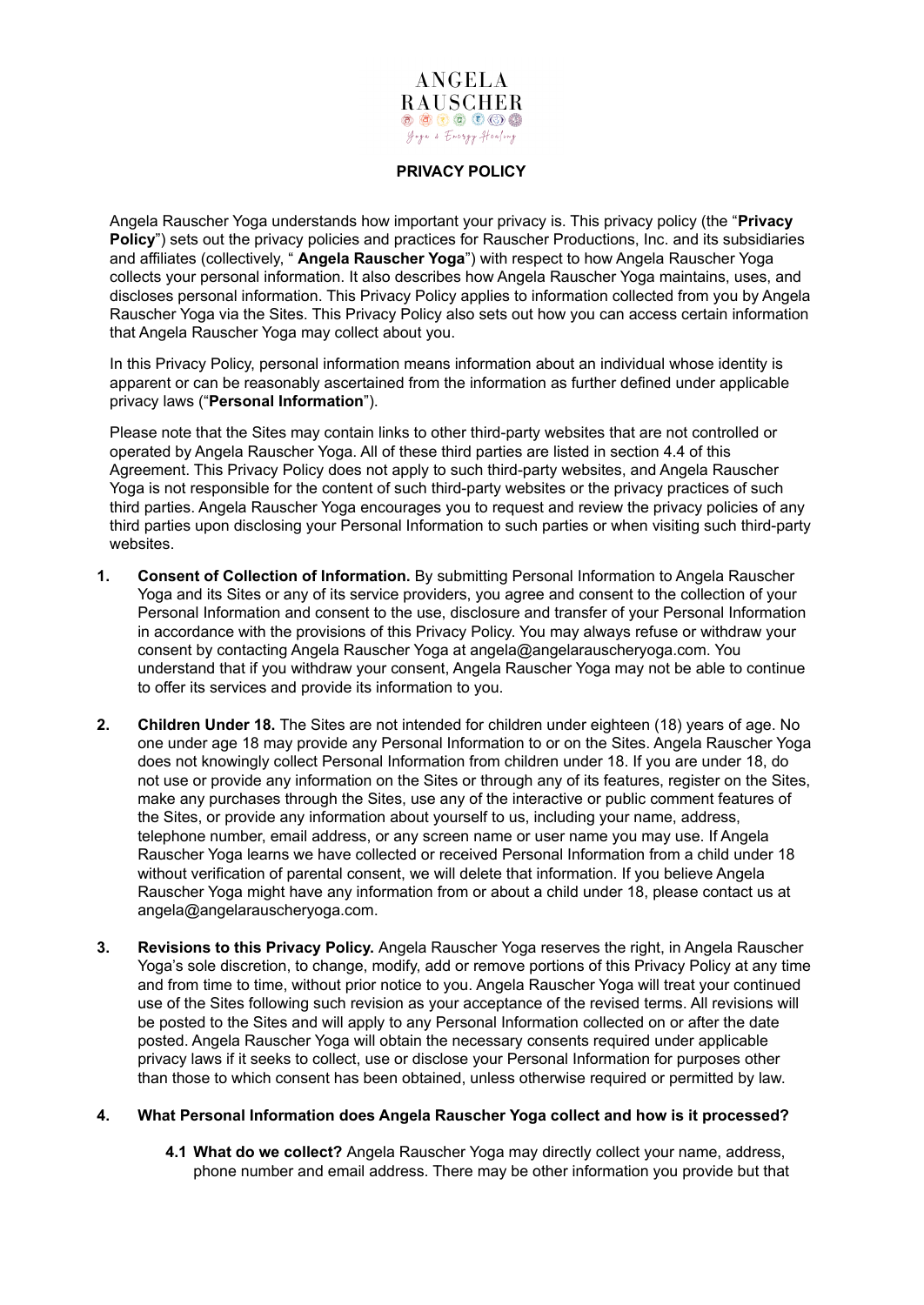

will not be collected by Angela Rauscher Yoga and instead will be collected by the third parties Angela Rauscher Yoga works with as outlined in 4.4.

- **4.2 Newsletter.** We may send you a newsletter or other promotional materials. We will only contact you through our newsletter for promotional or informational purposes. Subscribing to our newsletters is optional and you will always be able to unsubscribe.
- **4.3 Phone Number.** We may collect your phone number and we may contact you via phone to contact you or if we feel there is information which would be beneficial to share with you. In accordance with everything outlined in this Privacy Policy, if you do not want to be reached by phone, you can ask us not to contact you via phone or you can choose not to share your phone number.
- **4.4 Third Parties.** Angela Rauscher Yoga may work with third party applications in order to provide you with the best services on the Sites. These organizations may collect Personal Information from you in order to provide you with the services, including your name and contact information. Specifically, the third parties Angela Rauscher Yoga may work with on the Sites are listed below. We've included links to their privacy policies to ensure you are comfortable using them.
	- **4.4.1** MailChimp: https://mailchimp.com/legal/privacy/
	- **4.4.2** Stripe: https://stripe.com/privacy-center/legal
	- **4.4.3** Facebook: https://www.facebook.com/full\_data\_use\_policy
	- **4.4.4** Youtube: https://www.youtube.com/static?gl=CA&template=terms
	- **4.4.5** Instagram: https://help.instagram.com/402411646841720
	- **4.4.6** Calendly: https://calendly.com/pages/privacy
	- **4.4.7** Zoom: https://zoom.us/privacy
	- **4.4.8** Google Drive: https://www.google.com/drive/terms-of-service/
	- **4.4.9** Paypal: <https://www.paypal.com/va/webapps/mpp/ua/privacy-full>
	- **4.4.10** ClickFunnels: https://signup.clickfunnels.com/privacy-policy
	- **4.4.11** Wix: https://www.wix.com/about/privacy
	- **4.4.12** LearnDash: <https://www.learndash.com/privacy-policy/>
	- **4.4.13** Patreon: https://privacy.patreon.com/
- **5. How will Angela Rauscher Yoga use your Personal Information?** Your Personal Information will be used to provide you with promotional and informative materials and offers and deliver the products and services you can purchase or subscribe to from the Sites. Specifically:
	- **5.1.** Your credit card information will not be kept by Angela Rauscher Yoga but instead by one of the third parties listed in section 4.4 above;
	- **5.2.** Your name and e-mail address are collected but will not actually be stored on the Sites. Any information captured will be processed through third party websites in section 4.4 above;
	- **5.3.** Your phone number may be used to contact you via phone if there is information we would like to share which we feel would benefit you;
	- **5.4.** If you subscribe to our newsletter your Personal Information will be used to send the newsletter to you;
	- **5.5.** If we send you the Newsletter for marketing purposes, we may use your contact information to send you emails about promotions, special events and other marketing information. You can opt not to receive these emails from us by either clicking "unsubscribe" at the bottom of the email when you receive it or by sending an email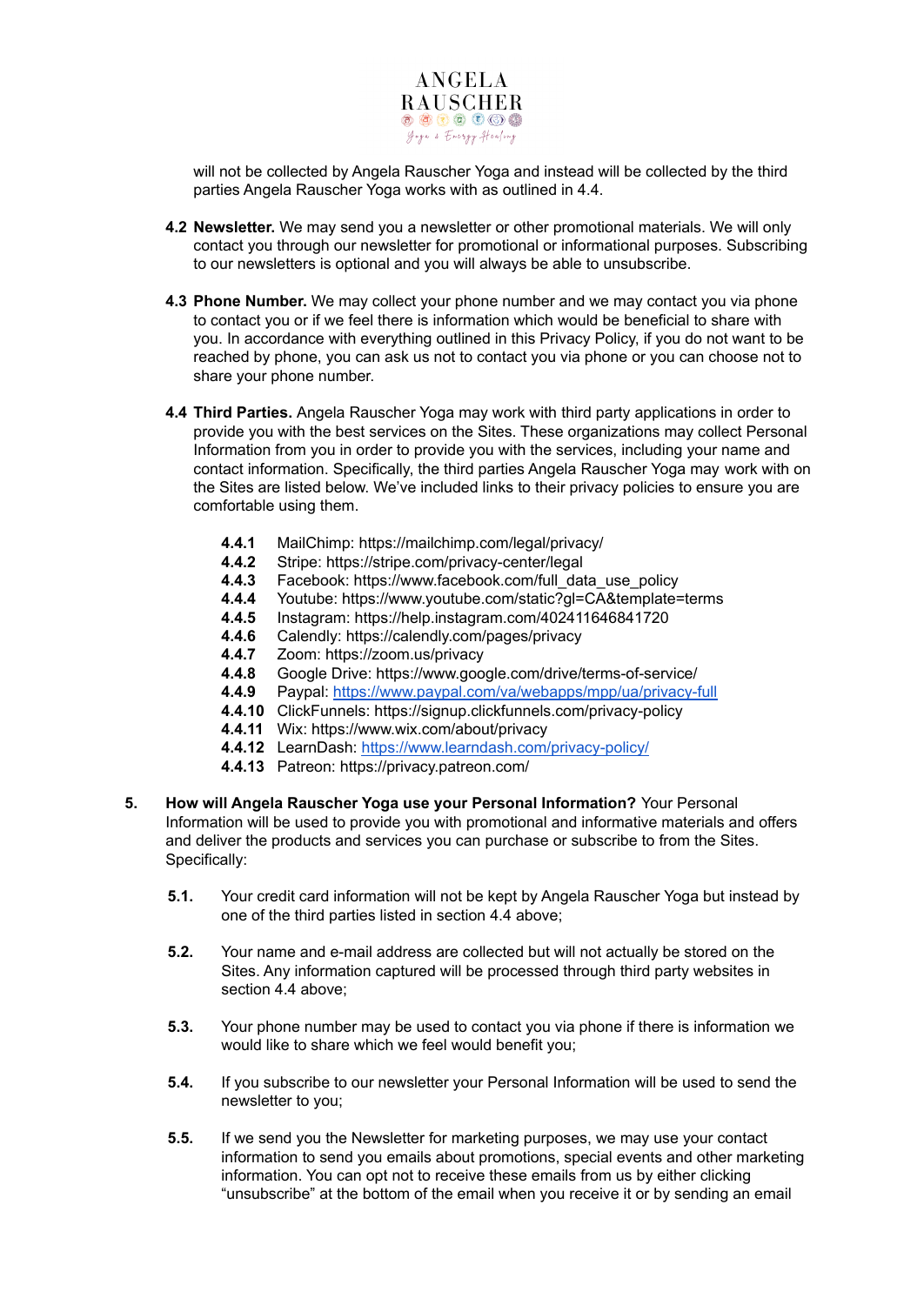

that includes your email address and a request that you not receive our promotional emails;

- **5.6.** We may use your Personal Information to respond when you submit a question or suggestion to us, or when you request assistance regarding a service or product you purchased.
- **5.7.** We may share your information if we believe in good faith that disclosure of your information is required to protect your safety or the safety of others, to investigate a fraud, or to respond to a government, judicial or other legal request or to comply with the law;
- **5.8.** We may also share certain aggregated, anonymized information with a third-party provider in order to assist us in improving the Sites.
- **6. Storing Your Personal Information.** Angela Rauscher Yoga's web server may store your Personal Information when you interact with the Sites. **Angela Rauscher Yoga will be happy to delete any of your Personal Information it holds upon a written request made by you.** Your Personal Information will be safely disposed of by Angela Rauscher Yoga.
- **7. Storing Your Phone Number.** Your phone number will be kept in the phone or contacts database of Angela Rauscher Yoga and associates. Wherever it is stored, it will always be protected with a password and will never be shared with third parties without your permission.
- **8. We Play by The Rules.** The Sites and Angela Rauscher Yoga abide by all relevant United States federal and State privacy laws in all aspects of our operations. This Privacy Policy is also compliant with GDPR and CCPA regulations. If you have any questions about our legal compliance, feel free to reach out to angela@angelarauscheryoga.com.
- **9. Do Not Track Signals**. Angela Rauscher Yoga currently does not recognize or respond to browser-initiated Do Not Track (DNT) signals, as the Internet industry is currently still working on Do Not Track standards and there is no accepted standard on how to respond to such signals.
- **10. Analytics.** The Sites keeps the following information from your visits to our webpage:
	- **10.1.** Visitor information to improve our customer engagement which tells us where and when people visit the Sites and how long they stay there; and
	- **10.2.** IP information for website and server security.
- **11. Cookies.** The Sites uses 'cookies' to keep a record of the number of times you've visited the Sites and how you interacted with the Sites during each visit. In addition to this, the Sites also use cookies which are not absolutely essential for your use of the Sites. Your continued use of the Sites serves as consent for these cookies.
	- **11.1.** You might be wondering what a cookie is. Well, it is a small text file that gets sent by the servers of the Sites to your hard drive and can only be read and interpreted by the Sites' servers. No Personal Information is stored in the cookie and there is nothing on it which can identify you personally.
	- **11.2.** Why do we use cookies? Aside from being an awesome word generally, cookies help the Sites understand how you interact while visiting the Sites and what your preferences are and thus can improve your experience on the Sites. If you do not want cookies from the Sites, simply adjust the settings in your web browser to disable cookies. This may change the way you access the Sites, but of course it is your choice to do so.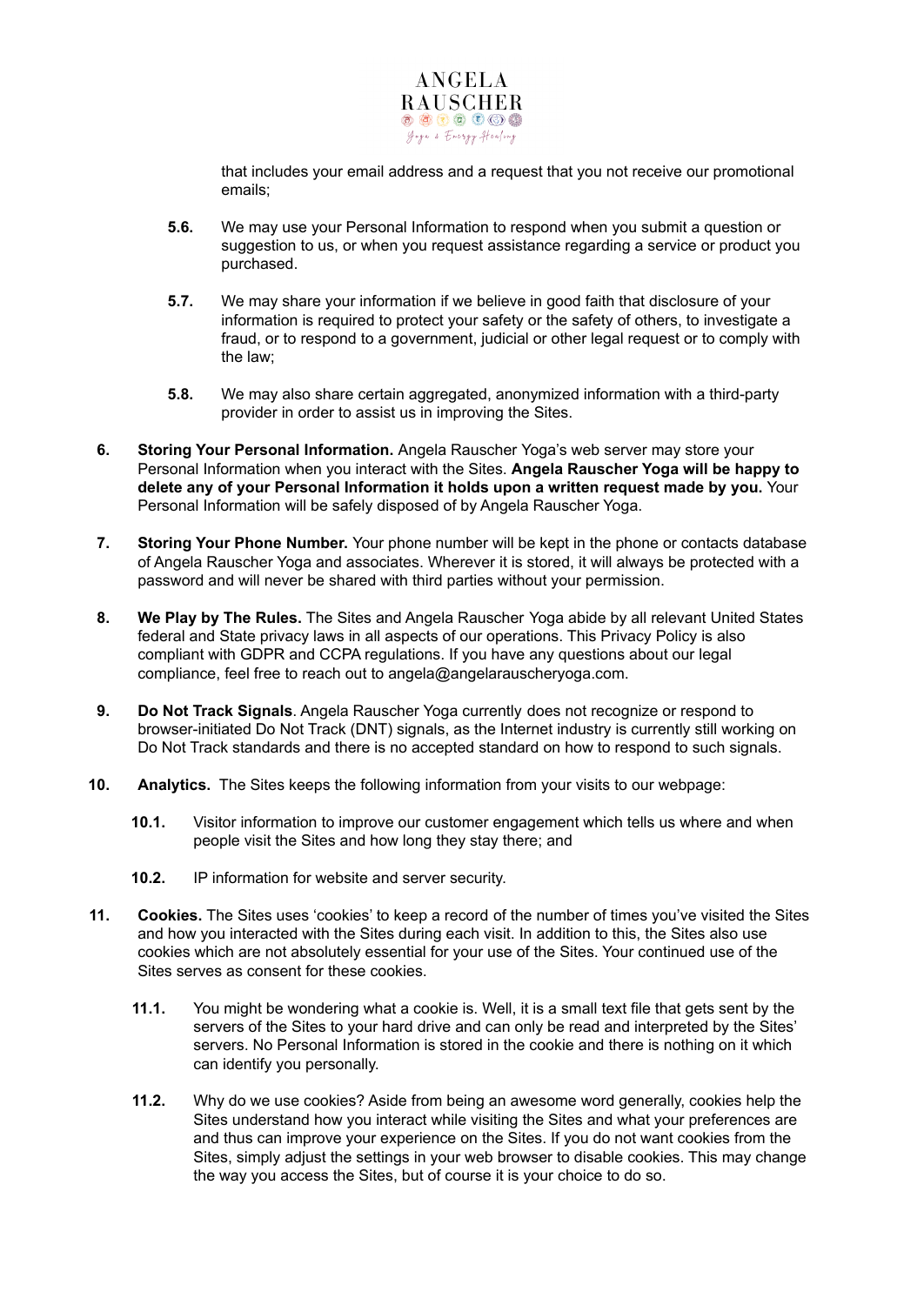

- **12. Disclosure of Personal Information.** Angela Rauscher Yoga will NEVER sell or license any Personal Information we collect from you. Angela Rauscher Yoga is not liable for any disclosure of your Personal Information by any third party, particularly the ones outlined in section 4.4 above. By purchasing the services and products offered by Angela Rauscher Yoga, you agree to be bound to and consent to the provisions of our third parties' privacy policies.
	- **12.1.** In the event that Angela Rauscher Yoga changes its practices or does sell your Personal Information, you will be notified and you will be able to opt-out of Angela Rauscher Yoga selling your Personal Information by contacting us at angela@angelarauscheryoga.com.
- **13. Jurisdiction.** This privacy policy and the use of the Sites are governed by the laws of the **United States and the State of New York**. If a dispute arises under this policy, we agree to first resolve it through binding arbitration to take place in the State of New York.
- **14. Your Consent.** By choosing to provide Angela Rauscher Yoga with your Personal Information you are consenting to its collection, use and disclosure in accordance with the principles outlined in this Privacy Policy. **If you are under the age of 18, you must not provide any Personal Information to us without the consent of your parent or guardian, or as otherwise provided for by applicable law.**
- **15. Protecting Your Privacy.** Angela Rauscher Yoga is committed to protecting your privacy. Security measures, such as using passwords on servers and computers, and locked cabinets where Personal Information is stored have been adopted to protect your Personal Information against loss or theft, unauthorized access, disclosure, copying, use or modification. Online transactions are completed using third party applications outlined in section 4.4 above. Please refer to the third parties' privacy policies, of which links have been provided above, for clarification on how your transaction and Personal Information will be handled. Angela Rauscher Yoga makes no promises, warranties or representations about the manner in which your Personal Information is handled by third parties and bears no liability whatsoever for their use of them.
- **16. Verifying your Identity.** Angela Rauscher Yoga will ask you to verify your identity when you contact us or submit a request regarding your Personal Information. Angela Rauscher Yoga will ask you to provide sufficient information that allows us to reasonably verify that you are the person who we collected Personal Information about.
- **17. The Internet Can Be Sketch.** The internet is, by its nature, inherently open and subject to interception of information. We cannot guarantee that the information you provide to Angela Rauscher Yoga over the internet or otherwise will not be intercepted by third parties while it is being communicated by means that are outside of Angela Rauscher Yoga's control.
- **18. Verifying and Amending Your Personal Information.** Angela Rauscher Yoga tries to ensure that all Personal Information about you that is in our possession is accurate, complete and up-to-date. Please contact us at angela@angelarauscheryoga.com to advise us of any changes to your Personal Information. You may request access to the Personal Information held by Angela Rauscher Yoga at any time or seek to make corrections to it.
- **19. Resolving your concerns.** If you have any questions or concerns about Angela Rauscher Yoga's Personal Information collection, use and disclosure practices, please let us know at angela@angelarauscheryoga.com and we will do our best to help you.